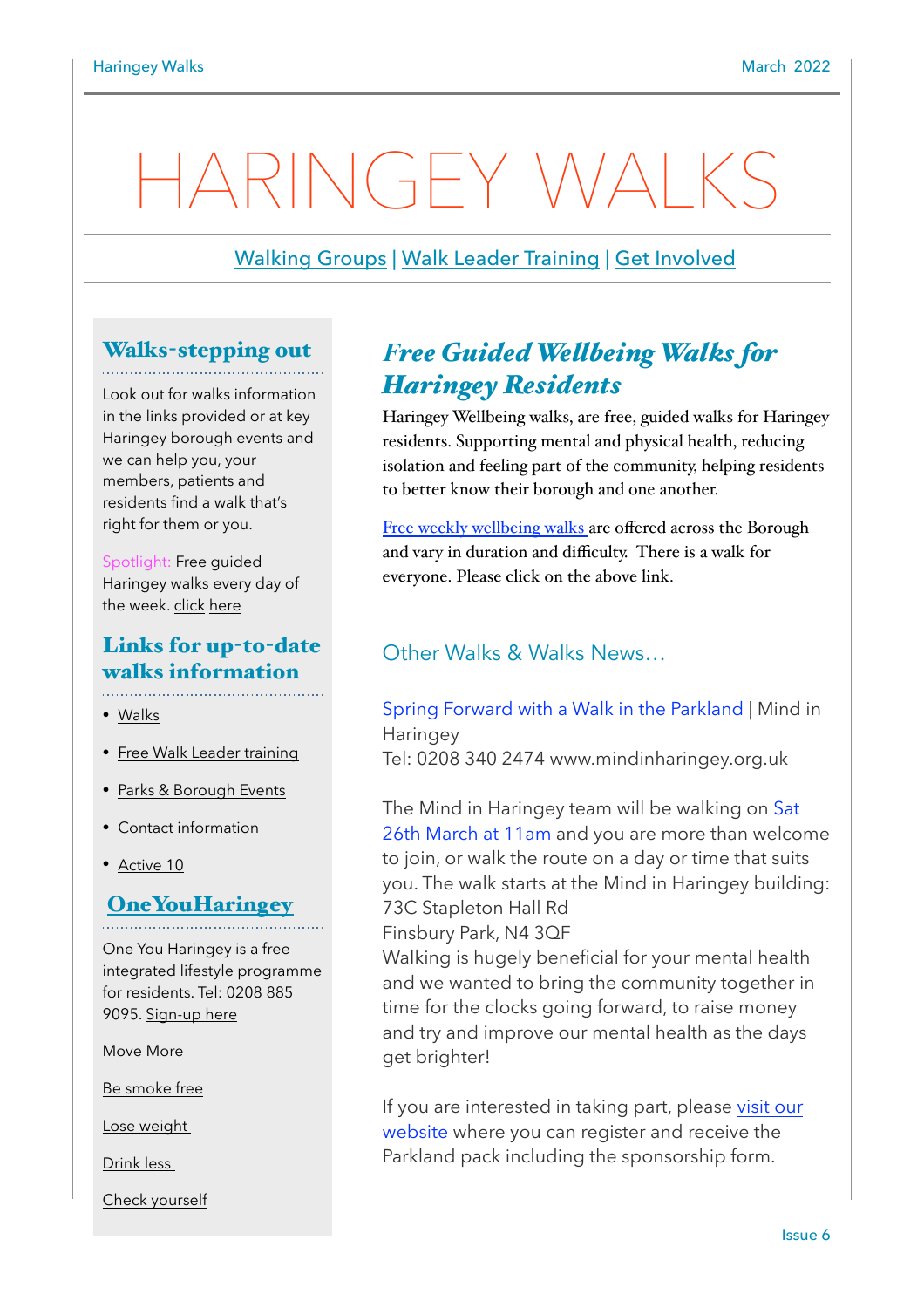## LGBT+ heritage walk & drop-in with free refreshments Thursday 31 March, 12.30pm to 3.30pm

Meet at The Antwerp Arms 168-170 Church Rd, London N17 8AS Contact Karen for more info: 07308 966 375 Come and talk to us about: ·Connecting with the LGBT+ community [www.reachandconnect.net](http://www.reachandconnect.net)

Newly formed, [Haringey SEND Parent Carer Forum](https://www.bridgerenewaltrust.org.uk/haringey-send-parent-carer-forum)

Organise a monthly Walk & Talk at a different park in the Borough. For further details on the next walk contact : [sendpcf@bridgerenewaltrust.org.uk](mailto:sendpcf@bridgerenewaltrust.org.uk)

## Paul's Meet Up Group

Paul offers a series of walks across North London via his MeetUp group Paul and Tim's Greater London Walks and Talks. Booking can be made via the Greater London Walks website https://greaterlondonwalks.com/ Walks cost £10 each. You can follow Paul's walks via [Footprints of London guiding group](https://footprintsoflondon.com/live/guides/oonagh-gay/)

Join The Conservation Volunteers at The Paddock Community Nature Park, Ferry Lane, N17 9NG for guided wildlife walks. Families welcome.

6:00-7:30 am: Dawn Chorus Bird Walk on Sat. 9th April. Outdoor activities may change due to weather.

10:00 - 11:00, Birding Walks on 1st, 8th, 22nd, 29th April. 11:15 - 12:15: Butterfly Walk on 8th, Bumblebee Walk on 29th April.

Sign up: please email: [thepaddock@tcv.org](mailto:thepaddock@tcv.org?subject=April%20Walks%20at%20the%20Paddock) or visit our [website](https://www.tcv.org.uk/london/haringey/):

## [Wheely Tots](https://wheelytots.com/walking/)

Connecting Well - Age-friendly walking activities in Lordship Rec. Friday's 10am to 11am Meet outside the Hub - join us for a walk and chat. Meet new people and enjoy what is happening in nature. [Click here for more information](https://wheelytots.com/walking)